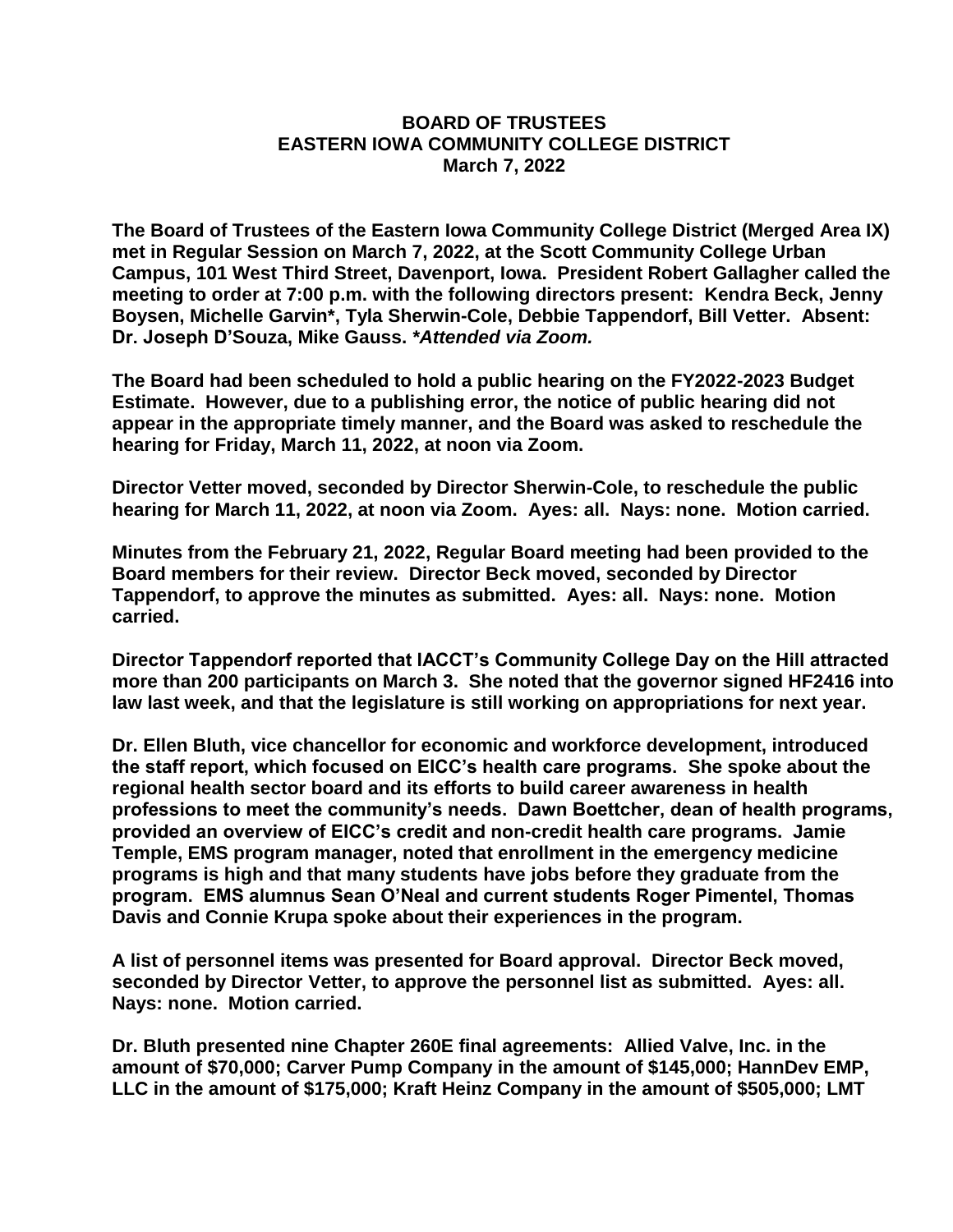**Board of Trustees March 7, 2022 – page 2**

**Defense in the amount of \$95,000; Naeve Family Beef, LLC in the amount of \$585,000; Russell Group, Inc. in the amount of \$470,000; Sterilite Corporation in the amount of \$1,070,000; and Twin State Technical Services in the amount of \$175,000.**

**Director Boysen moved, seconded by Director Sherwin-Cole, to approve the Chapter 260E final agreements. Ayes: all. Nays: none. Motion carried.**

**The Board was asked to approve two contractual agreements: a memorandum of agreement with North Scott Schools for a shared college and career ready counselor; and renewal of the memorandum of agreement with Muscatine Schools and Muscatine County Agricultural Extension District for a shard Latino outreach counselor.**

**Director Vetter moved, seconded by Director Tappendorf, to approve contractual agreements. Ayes: all. Nays: none. Motion carried.**

**The Board was presented with Change Order #1 from Point Builders on the MCC CTE Building project, in the amount of \$9,513.**

**Director Beck moved, seconded by Director Sherwin-Cole, to approve the change order. Ayes: all. Nays: none. Motion carried.**

**Financial reports for the month ending February 28, 2022, were presented. It was recommended that receipt of the reports be acknowledged and the reports be placed on file.**

**Director Boysen moved, seconded by Director Vetter, to acknowledge receipt of the reports and to place them on file. Ayes: all. Nays: none. Motion carried.**

**Copies of the bills had been provided to the Board members for their review. Board members were asked to approve payment of the bills as submitted.**

**Director Beck moved, seconded by Director Tappendorf, to approve payment of the bills as submitted. Ayes: all. Nays: none. Motion carried.**

**President Gallagher announced that Director Gauss had submitted his resignation from the Board and shared the letter with Board members. The Board will begin the process to appoint someone from District VIII to serve until the next school election.**